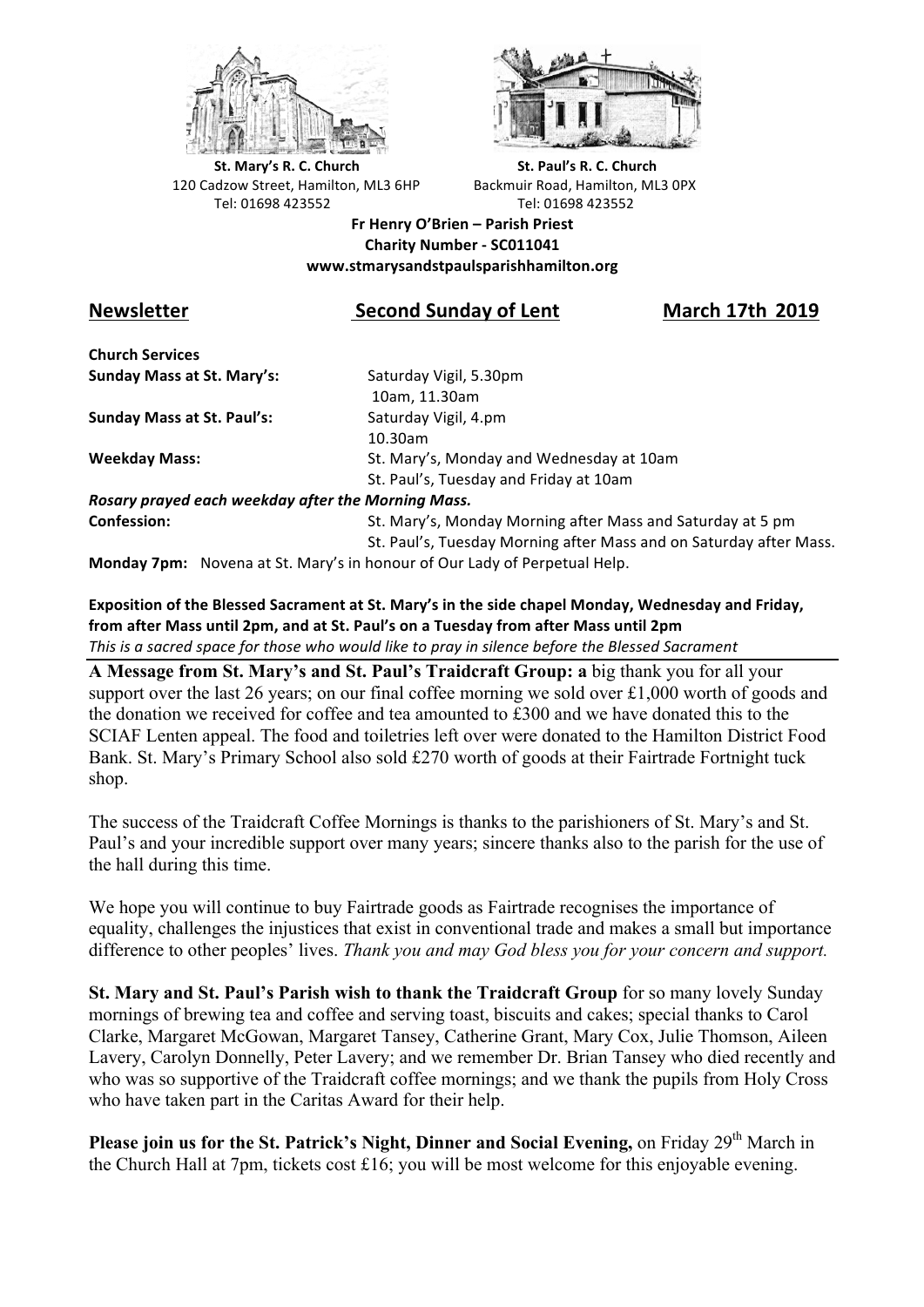*A very happy St. Patrick's Day to all our parishioners from Ireland!* 

## **Services this week:**

#### **St. Mary's Church:**

Monday, Stations at 9.30am, Mass at 10am, Novena at 7pm; confessions at 6.20 – 6.50pm

Wednesday, Eucharistic service for St. Mary's Primary at 8.25am, Stations at 9.30am, Mass at 10am

### **St. Paul's Church**

*Please note that due to the Requiem at St. Mary's there will be no Mass at St. Paul's this Tuesday* Friday, Requiem Mass for Thomas McCrory at 10am;

**The Diocesan Mission and Evangelisation Team has arranged three Lenten Encounters**  during the coming weeks: A Lenten Day of Reflection (Conforti Centre, Coatbridge, 17<sup>th</sup> April 11am -3.30pm); a Lenten Saturday Day of Prayer (Conforti Centre, Coatbridge, 13<sup>th</sup> April, 11am – 3.30pm); four sessions of Contemplative Theology, Thursdays  $7<sup>th</sup>$ ,  $14<sup>th</sup>$ ,  $21<sup>st</sup>$ ,  $28<sup>th</sup>$  March 7.15- 9pm, the Xavier Centre, Carfin; *all are very welcome to attend and please see the posters in the side porch for more details.*

**The Beginning Experience** is a ministry for those suffering from the loss of a loved one through separation, divorce or death. Could this help you? Or someone you know? A weekend away for a lifetime of change; please contact Catherine Wallace on 0131 665 3383, email **beginningexperiencescotland@hotmail.com**; upcoming weekends,  $22^{nd} - 24^{th}$  March, Kinnoull, Perth;  $4^{th} - 6^{th}$  October, Conforti, Coatbridge.

**Are you interested in Drama? The People's Passion – Be Part of It! Drama Kirk** needs people for crowd scenes and to lead participation from the pews. People to help behind the scenes are also needed. There will be two rehearsals for those interested, Tuesday 12<sup>th</sup> March at 7pm in Hamilton Old Parish Church and Tuesday 19<sup>th</sup> March at 7pm in Dalziel St. Andrew's; further details at dramakirk@gmail.com

Credo, St. Mary's and St. Paul's Faith Sharing Group meets on Tuesday 19<sup>th</sup> March at 1 o'clock on the parish meeting room; new members are always welcome; the meeting lasts until 2.30pm and is followed by some tea, cakes and conversation!

**St. Mary's and St. Paul's Walking Group** meets on a Tuesday morning at 11 am at the Museum at the bottom of Muir Street and then walks for 1 hour in the park and returns to the Museum café for some tea and coffee and conversation. *You will be made very welcome if you wish to come along.*

**Justice and Peace Scotland,** "Striving for Social Justice,  $1079 - 2019$ "; to celebrate our  $40<sup>th</sup>$ anniversary we invite you to join us at Carfin Grotto on Monday  $1<sup>st</sup>$  April at 1pm; Bishop Nolan will celebrate Mass followed by a tree planting ceremony. *All welcome.*

**Please pray for those who have died recently:** William Tulips (Requiem at St. Mary's on Tuesday at 10am), Thomas McCrory (Requiem at St. Paul's on Friday at 10am), Moira Cadman (Requiem at St. Mary's on Saturday at 10am), Francis Docherty, Bridie Ackroyd, Kay Clancy, Thomas